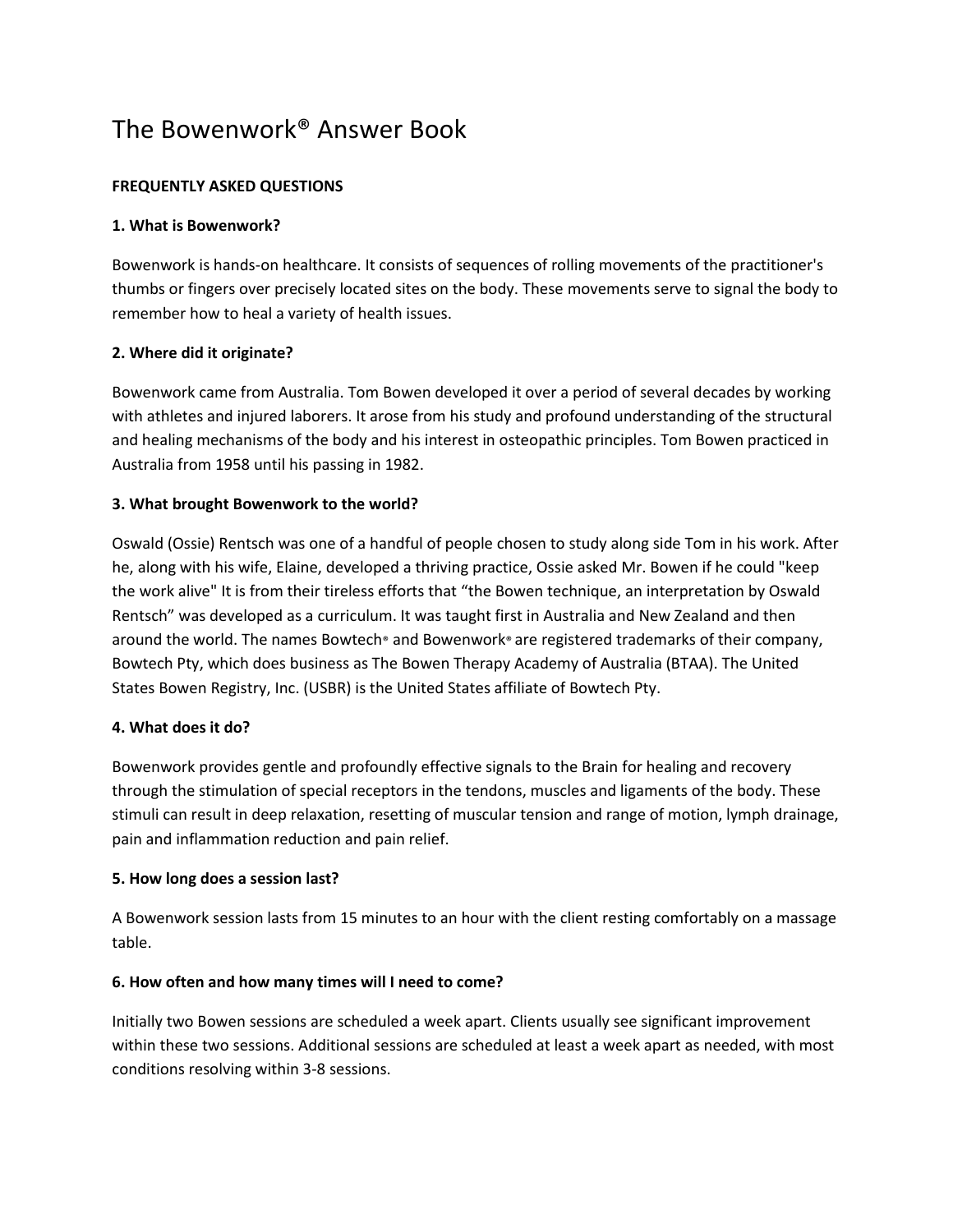# **7. What are the main objectives of Bowenwork?**

Bowenwork helps the Body remember how to heal. The specific objectives may vary, but there is always focus on relaxation, reduction of the "fight or flight response", and engagement of the body's perfect pattern memory for the area that is in pain, contracted or otherwise out of healthy balance.

# **8. Is Bowenwork safe?**

Bowenwork is appropriate for all ages and stages of health from babies to the most frail and elderly, for the extremely fit and the sedentary or debilitated. Bowenwork is so gentle in application, partnering with the body for healing, that there is no possibility of harm.

# **9. How is Bowenwork different from traditional massage and bodywork?**

Bowenwork is distinguished by its effectiveness over in very few sessions. It does not hurt and can bring permanent relief rapidly. The work is performed with the client lying on a table or sitting in a chair. The client remains clothed, and no oil or lotion is used.

# **10. Why does Bowenwork succeed where other therapies do not?**

Bowenwork is effective because, with a minimum of stress on the body, it focuses the innate healing capacity of the body exactly where it is needed to facilitate speedy recovery, pain relief and healing.

# **11. What is the innate healing capacity of the body?**

The innate healing capacity is the powerful combination of body systems responsible for tissue repair, nutrition, waste disposal, muscle length, nerve health and blood flow.

# **12. What does the innate healing capacity do?**

The innate healing capacity takes care of the traumas and injuries, renewing injuries, recovering lost function, feeding and cleansing the body, relieving pain and regenerating tissue. This is done constantly throughout the body to keep us healthy.

#### **13. Why hasn't this capacity worked on my problem**?

The innate healing capacity can be sidetracked due to injury, overuse, stress or continuing imbalance in the body. This can result in a local "disconnect" from normal healing and recovery functions.

#### **14. How does Bowenwork know where to work?**

We don't know how Tom Bowen discovered the precise locations and sequences of "moves"; but we, and millions of clients around the world, are glad he did! It uses minimal intervention to bring the body's attention to the area needing help. When the body has been alerted to the problem, it can use its healing capacity to the fullest in that situation.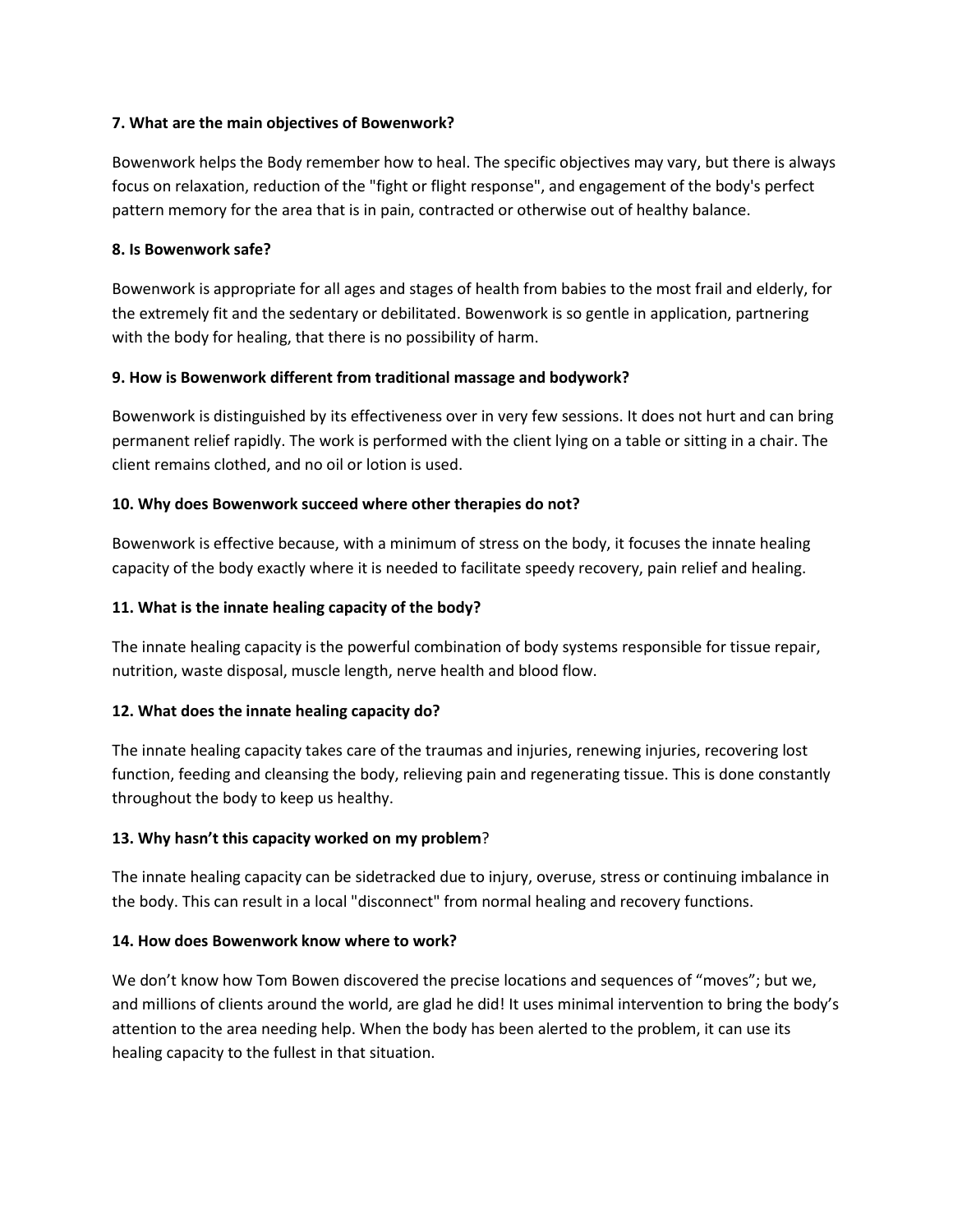### **15. What is a Bowenwork "move"?**

Bowenwork uses specific sequences of short, gentle, precisely located rolling motions of the thumbs or fingers over specific structures (muscles, tendons, ligaments, nerves) of the body. Each series of movements is followed by "quiet periods" that allow the body to integrate each stage of the work.

# **16. Why are there so few touches to the body?**

Bowenwork uses fewer touches because of the precision used with their application. Like a diamond cutter using one blow to create a gem out of a stone, Bowenwork gets the most out of each touch.

# **17. Why is such light pressure used?**

Less really is more in this case. Less pressure brings more results than heavy pressure. That Bowenwork works with such light pressure follows a physiologic law, the Schulze law, which states that the body responds more deeply and positively to low level stimuli than it does to painful strong stimuli. Tom Bowen discovered the principle long before Schulze formulated his law.

# **18. Do all Bowenwork practitioners work the same way?**

Yes, although practitioners may vary some in their technique, all accredited Bowenwork practitioners use the same protocols and address problems in the same way. In fact there are ongoing continuing education requirements including practitioner reviews.

# **19. Is Bowenwork practiced in American medical institutions?**

Yes Bowenwork is being used in some American hospitals. Some physical therapists in Kaiser Permanente in CA and in Ann Arbor, MI have learned the work and apply for their patients. In the Swedish Hospital in Seattle, WA, some occupational therapists are now incorporating Bowenwork in their practice, too. There are several medical doctors who have taken the training and incorporate Bowenwork into their practices.

#### **20. Are the Bowenwork effects due to hypnotic suggestion?**

No, the effects of Bowenwork are based solely on the action of the innate healing capacity of the body. No other kind of suggestion or stimulus is needed.

# **21. Will I have to hurt more before I feel better?**

In most cases, pain is not a part of Bowenwork. Bowenwork does not have to cause pain to relieve it. If the problem is of long duration or there has been extensive weakening of the area, there may be discomfort from new movement in a previously "rusty" area or from using a muscle that has decreased strength and stamina.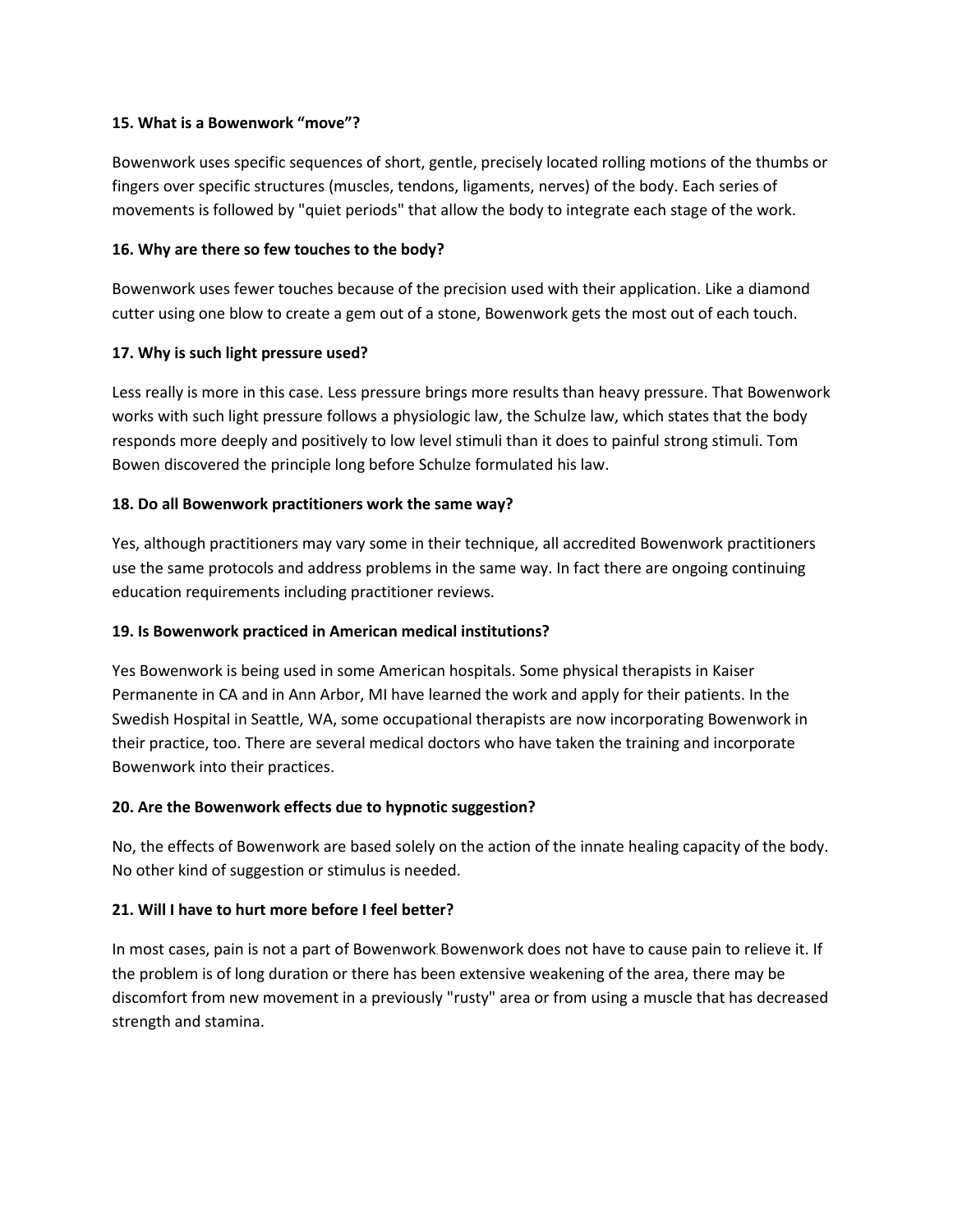#### **22. What conditions does Bowenwork address**?

While Bowenwork cannot be said to "cure" any condition, many therapists have been successful in addressing problems relating to these and other conditions:

| Abdominal pain           | Constipation             |
|--------------------------|--------------------------|
| Angina                   | Diaphragm pain           |
| Ankle pain               | Digestive Issues         |
| Back pain                | Deafness                 |
| <b>Bed wetting</b>       | Dyslexia                 |
| Bell's Palsy             | Ear problems             |
| <b>Breast Lumps</b>      | <b>Elbow Pain</b>        |
| Ileo-Cecal Issues        | Emphysema                |
| Incontinence             | Frozen Shoulder          |
| Infertility (M&F)        | <b>Gall Bladder Pain</b> |
| Influenza                | Golfer's Elbow           |
| Jaw & TMJ                | Groin Pain               |
| Kidney issues            | <b>Hammer Toes</b>       |
| Knee problems            | Hay fever                |
| <b>Bunions</b>           | Headaches                |
| <b>Bursitis</b>          | <b>Heel Pain</b>         |
| Calf Pain                | Hernia                   |
| Carpal Tunnel            | Hiatal Hernia            |
| <b>Cellulitis</b>        | <b>High Shoulder</b>     |
| <b>Chest Pains</b>       | Leg cramps               |
| <b>Cluster Headaches</b> | Liver issues             |
| Coccyx Pain              | Lymph edema              |
| Colic                    | Meniere's disease        |
|                          |                          |

**Migraines** Neuromas Pelvic Tilt Planter fascitis Pre and Post-surgical recovery Pregnancy issues Prostate Sacral pain Sciatica **Scoliosis** Shin pain Shin splints Sinus pain Rib/sternum pain **Tendonitis** Tennis elbow Thoracic outlet Tinnitus Trigeminal Neuralgia Vomiting

# **23. How soon should I feel relief?**

Relief can come very quickly from a session of Bowenwork, sometimes almost instantaneously. There is a great variability in individuals' ability to heal and the rate at which they do so. Normally results can come within the first week after the initial session; 3-8 sessions spaced a week apart are sufficient for most issues. This number is still a fraction of the amount of visits and time spent in many other forms of care.

#### **24. The relief was short term. Was the session a failure?**

First, the fact that there was relief is a sign that you had a good reaction to Bowenwork. There can be several reasons why the relief was temporary. The main reason is that the body may need more than one reminder of good health before it remembers to continue with the pattern. That is why two sessions spaced 5-10 days apart are initially scheduled. Also, if there is muscle weakness, a problem of long duration or re-injury to the area, the problem may return. Another reason might be inadequate hydration, reducing the body's ability to heal.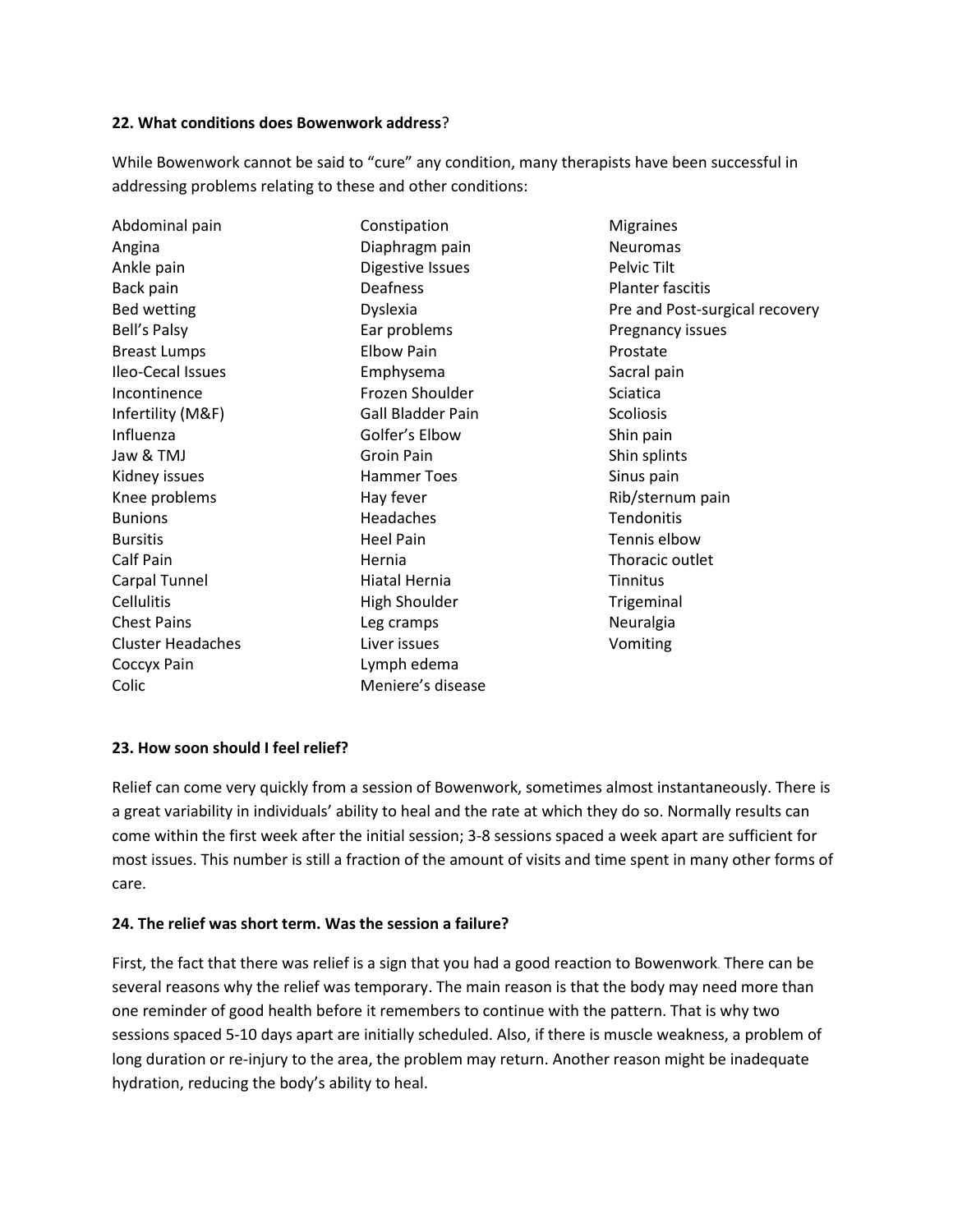## **25. How long do the effects of a Bowenwork session last**?

The effects of a Bowenwork session begin during the session and continue working for at least 3-4 days after the session. This is why we ask for 5-10 days in between sessions---to give the body the best chance to integrate the work before giving it another set of "instructions" on how to heal.

# **26. Will the problem come back?**

The problem may come back if issues of muscle weakness and stamina, and the possibility of re-injury are not addressed. If the client supports their recovery with appropriate activity, good nutrition, hydration, and avoids re-injury, the likelihood of the problem returning is very low.

# **27. What do I have to do to help my recovery?**

Taking a 15 minute walk and drinking 8-12 glasses of water a day are usually suggested to assist recovery by helping move the fatigue products. Other types or restorative movement may be suggested, depending on the issue being addressed.

# **28. Does Bowenwork have any negative effects?**

There can be residual soreness from the release of fatigue products, from positive shifts in the structural alignment of the body, or the return of movement to an area previously unused. These effects are minor and quickly dissipate. Always contact your Bowenwork practitioner with any concerns you have about your condition.

#### **29. Will Bowenwork help a recent injury?**

While Bowenwork is helpful in so many situations, it often has its most dramatic effects in addressing recent injuries. The sooner Bowenwork is applied to an injury, the faster and more powerful the recovery can be. Bowenwork helps the Body bypass the unnecessary pain and inflammation reactions and get right to healing.

#### **30. Will Bowenwork help a chronic problem?**

Bowenwork will assist the body in recovering its healthy balance even with a chronic problem. Chronic problems may respond more slowly as the Body works to change a familiar unhealthy pattern to a new healthy one.

#### **31. Will Bowenwork reduce stress?**

Bowenwork reduces the *effects* of stress immediately. During sessions clients report sensations of calmness. The pattern of shallow breathing, rapid heart rate, and hypersensitivity, so common to highlystressed individuals, often changes dramatically. Breathing deepens, heart rate slows, jumpiness decreases. Using Bowenwork regularly lays the groundwork for a healthy anti-stress regimen.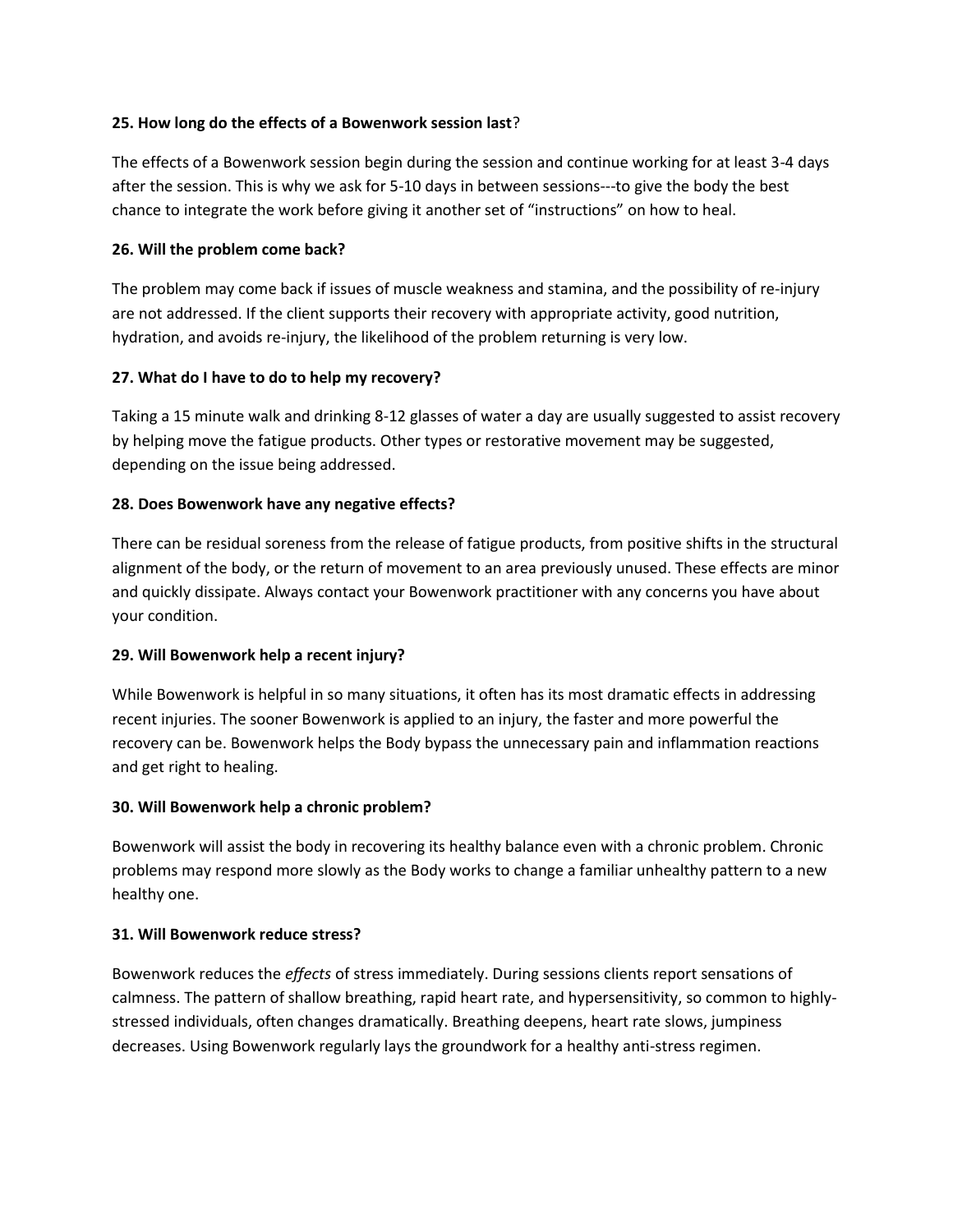# **32. I was told I must live with pain. Can Bowenwork help?**

Thousands have tried Bowenwork as a last resort after having been told "you must live with your pain." Bowenwork practitioners regularly see significant change if not complete recovery in over 70% of our clients.

# **33. Can I do Bowenwork along with other forms of therapy?**

Bowenwork can be used in appropriate sequence with a variety of therapies, with sufficient time allowed for Bowenwork to take effect. Having several sessions of each type of work before switching to another generally yields better results than alternating after only one session of each or spacing the sessions too close together.

# **34. What about Bowenwork and the medications I'm taking?**

Bowenwork has no negative interactions with medications. There may be a long-term benefit of reduced need for medication as a result of Bowenwork. Before reducing or discontinuing any medication, always consult the health care professional who prescribed it to you.

# **35. What about Bowenwork and chiropractic, acupuncture, massage therapy, Rolfing®?**

Bowenwork can be effective with any of the mentioned modalities; however, if the treatment is applied too soon before or after a Bowenwork session, it can erase the effects of Bowenwork. There has to be a careful scheduling of the modalities.

#### **36. What about Bowenwork and homeopathy?**

Bowenwork and homeopathy are very similar in principle and work very well together. Bowen has been called the homeopathy of body therapy with its gentle application and dramatic results.

#### **37. What about Bowenwork and exercise?**

Exercise after a Bowenwork session does not interfere with the benefits of Bowenwork if the exercise is done in a moderate range for the individual.

#### **38. What about Bowenwork and magnets?**

In order to evaluate the efficacy of Bowenwork, it is recommended not to use magnets for 5 - 7 days after a session.

#### **39. What are the contraindications for Bowenwork?**

Although there are three circumstances in which a specific series of moves is contraindicated, there are no contraindications for a Bowenwork session, as other parts of the body and the body as a whole will still benefit.